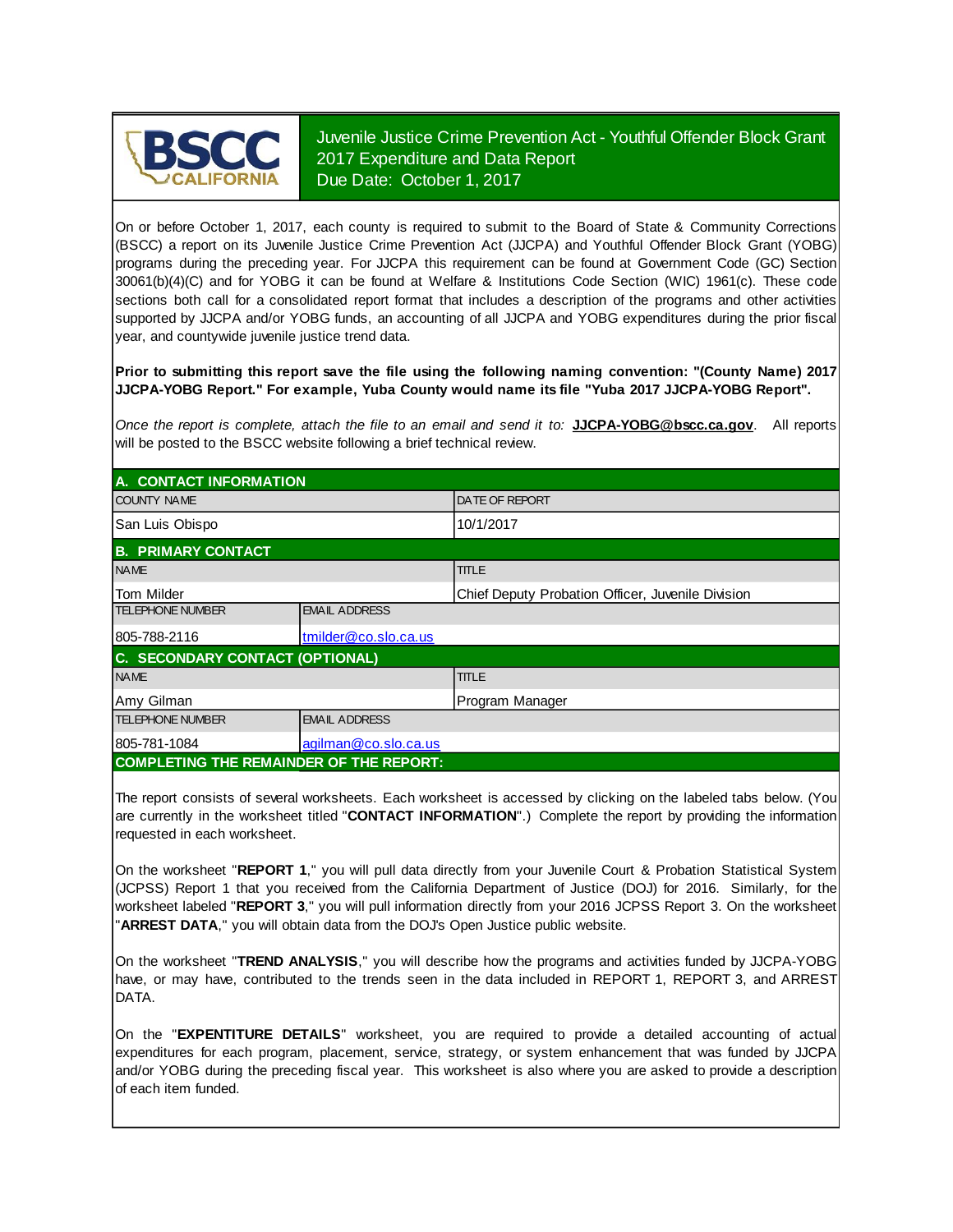### **COUNTYWIDE JUVENILE JUSTICE DATA for:** *San Luis Obispo*

*In the blank boxes below, enter the data from your Report 1 received from DOJ as titled below:*

**Referrals of Juveniles to Probation Departments for Delinquent Acts, January 1 - December 31, 2016 Age by Referral Type, Gender, Race/Ethnic Group, Referral Source, Detention, Prosecutor Action, and Probation Department Disposition**

**Report 1**

#### **Probation Department Disposition**

| <b>Informal Probation</b> | 51  |
|---------------------------|-----|
| <b>Diversions</b>         |     |
| <b>Petitions Filed</b>    | 155 |

### **Gender (OPTIONAL)**

| <b>Male</b>  | 362 |
|--------------|-----|
| Female       | 140 |
| <b>TOTAL</b> | מח  |

### **Race/Ethnic Group (OPTIONAL)**

| <b>Hispanic</b>         | 182 |
|-------------------------|-----|
| White                   | 277 |
| <b>Black</b>            | 21  |
| Asian                   | 8   |
| <b>Pacific Islander</b> | 6   |
| Indian                  |     |
| <b>Unknown</b>          |     |
| <b>TOTAL</b>            | 502 |

**Please use this space to explain any exceptions and/or anomalies in the data reported above:**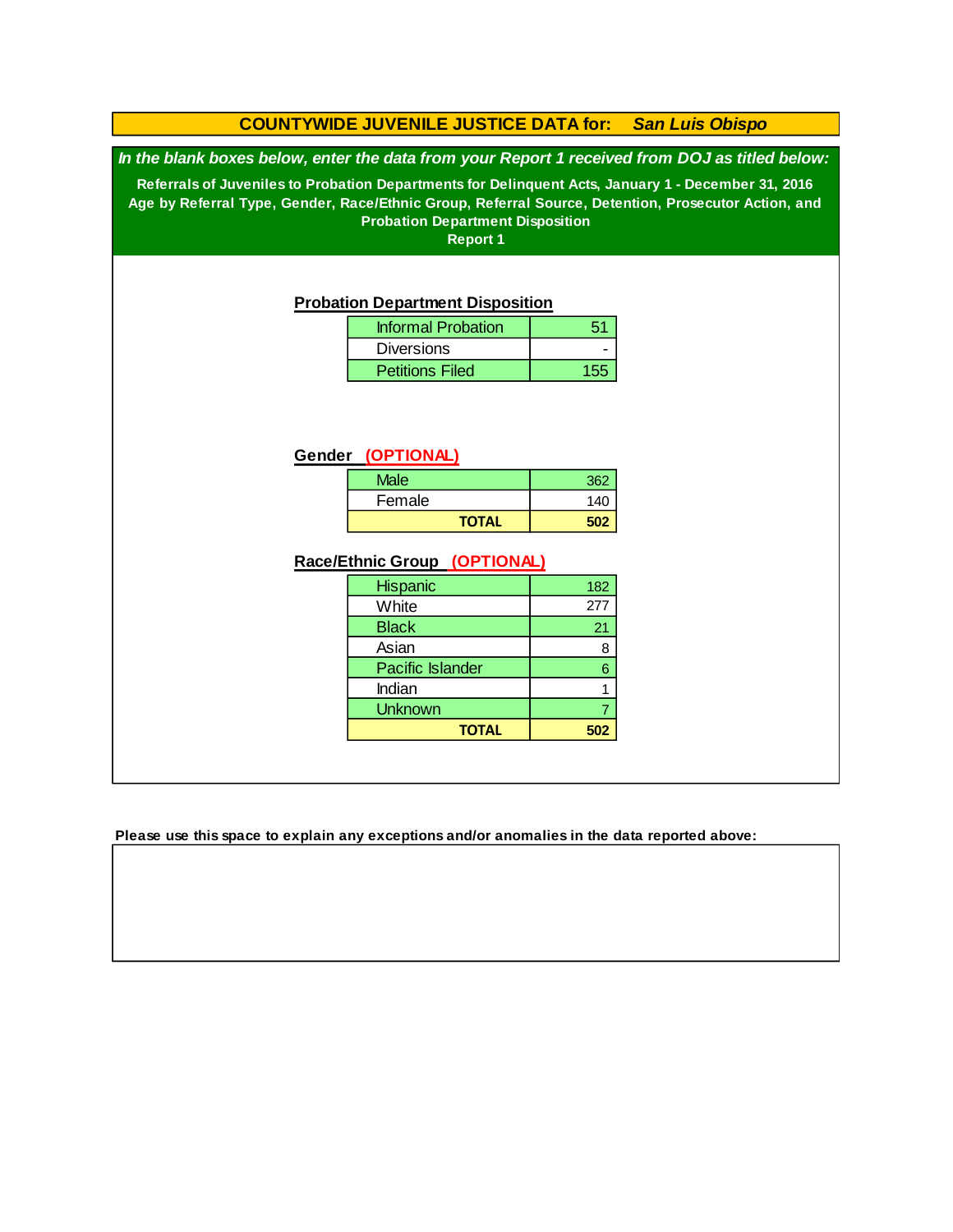|                                                                                                                                                                                                            | <b>COUNTYWIDE JUVENILE JUSTICE DATA for:</b>                                                                                      |              |                  | <b>San Luis Obispo</b> |  |  |
|------------------------------------------------------------------------------------------------------------------------------------------------------------------------------------------------------------|-----------------------------------------------------------------------------------------------------------------------------------|--------------|------------------|------------------------|--|--|
| In the blank boxes below, enter the data from your Report 3 received from DOJ as titled below:<br>Juvenile Court Dispositions Resulting From Petitions for Delinquesnt Acts, January 1 - December 31, 2016 |                                                                                                                                   |              |                  |                        |  |  |
|                                                                                                                                                                                                            | Age by Petition Type, Sex, Race/Ethnic Group, Defense Representation, Court Disposition and Wardship Placement<br><b>Report 3</b> |              |                  |                        |  |  |
|                                                                                                                                                                                                            |                                                                                                                                   |              |                  |                        |  |  |
| <b>Petition Type</b>                                                                                                                                                                                       |                                                                                                                                   |              |                  |                        |  |  |
|                                                                                                                                                                                                            | <b>New</b>                                                                                                                        |              | 116              |                        |  |  |
|                                                                                                                                                                                                            | Subsequent                                                                                                                        |              | <u>39</u><br>155 |                        |  |  |
|                                                                                                                                                                                                            |                                                                                                                                   | <b>TOTAL</b> |                  |                        |  |  |
|                                                                                                                                                                                                            | <b>Court Disposition</b>                                                                                                          |              |                  |                        |  |  |
|                                                                                                                                                                                                            | <b>Informal Probation</b>                                                                                                         |              | 5                |                        |  |  |
|                                                                                                                                                                                                            | Non-Ward Probation                                                                                                                |              | 16               |                        |  |  |
|                                                                                                                                                                                                            | <b>Wardship Probation</b>                                                                                                         |              | 75               |                        |  |  |
|                                                                                                                                                                                                            | Diversion                                                                                                                         |              | $\overline{a}$   |                        |  |  |
|                                                                                                                                                                                                            | Deferred Entry of Judgement                                                                                                       |              | 16               |                        |  |  |
|                                                                                                                                                                                                            | <b>Wardship Placements</b>                                                                                                        |              |                  |                        |  |  |
|                                                                                                                                                                                                            | <b>Own/Relative's Home</b>                                                                                                        |              | 52               |                        |  |  |
|                                                                                                                                                                                                            | Non-Secure County Facility                                                                                                        |              |                  |                        |  |  |
|                                                                                                                                                                                                            | <b>Secure County Facility</b>                                                                                                     |              | 3                |                        |  |  |
|                                                                                                                                                                                                            | Other Public Facility                                                                                                             |              | 20               |                        |  |  |
|                                                                                                                                                                                                            | <b>Other Private Facillity</b>                                                                                                    |              |                  |                        |  |  |
|                                                                                                                                                                                                            | Other                                                                                                                             |              |                  |                        |  |  |
|                                                                                                                                                                                                            | California Youth Authority*                                                                                                       |              |                  |                        |  |  |
|                                                                                                                                                                                                            |                                                                                                                                   | <b>TOTAL</b> | 75               |                        |  |  |
|                                                                                                                                                                                                            | <b>Subsequent Actions</b>                                                                                                         |              |                  |                        |  |  |
|                                                                                                                                                                                                            | <b>Technical Violations</b>                                                                                                       |              | 122              |                        |  |  |
|                                                                                                                                                                                                            |                                                                                                                                   |              |                  |                        |  |  |
|                                                                                                                                                                                                            |                                                                                                                                   |              |                  |                        |  |  |
|                                                                                                                                                                                                            | Sex (OPTIONAL)                                                                                                                    |              |                  |                        |  |  |
|                                                                                                                                                                                                            | Male                                                                                                                              |              | 133              |                        |  |  |
|                                                                                                                                                                                                            | Female                                                                                                                            |              | 22               |                        |  |  |
|                                                                                                                                                                                                            |                                                                                                                                   | <b>TOTAL</b> | 155              |                        |  |  |
|                                                                                                                                                                                                            | Race/Ethnic Group (OPTIONAL)                                                                                                      |              |                  |                        |  |  |
|                                                                                                                                                                                                            | Hispanic                                                                                                                          |              | 71               |                        |  |  |
|                                                                                                                                                                                                            | White                                                                                                                             |              | 74               |                        |  |  |
|                                                                                                                                                                                                            | <b>Black</b>                                                                                                                      |              | 4                |                        |  |  |
|                                                                                                                                                                                                            | Asian                                                                                                                             |              | 1                |                        |  |  |
|                                                                                                                                                                                                            | Pacific Islander                                                                                                                  |              | $\overline{4}$   |                        |  |  |
|                                                                                                                                                                                                            | Indian                                                                                                                            |              |                  |                        |  |  |
|                                                                                                                                                                                                            | Unknown                                                                                                                           |              | $\mathbf{1}$     |                        |  |  |
|                                                                                                                                                                                                            |                                                                                                                                   | <b>TOTAL</b> | 155              |                        |  |  |
|                                                                                                                                                                                                            |                                                                                                                                   |              |                  |                        |  |  |

**Please use this space to explain any exceptions and/or anomalies in the data reported above:** 

\* The JCPSS reports show "California Youth Authority," however it is now called the "Division of Juvenile Justice."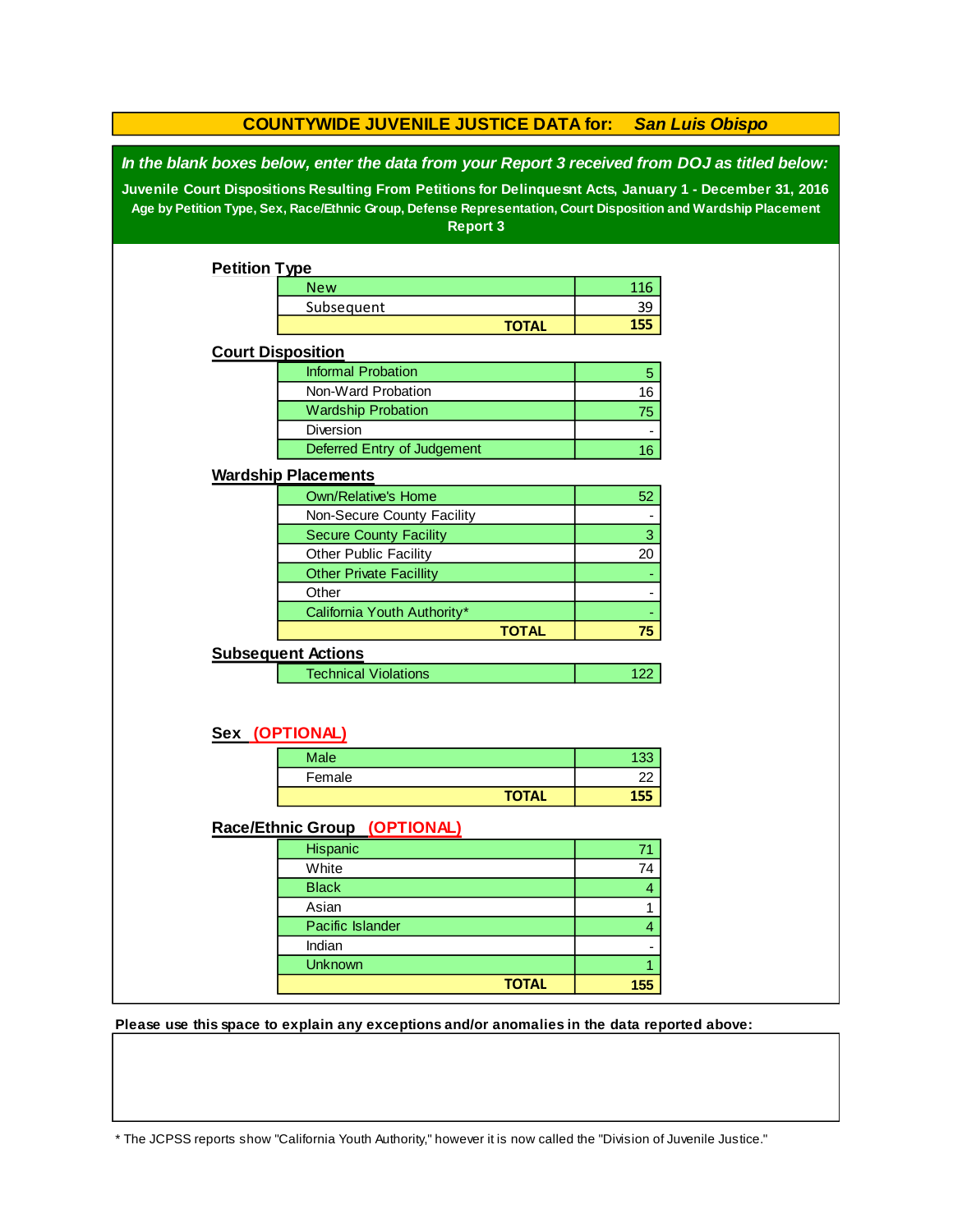|                                                                                                                                                                                | <b>COUNTYWIDE JUVENILE JUSTICE DATA for: San Luis Obispo</b> |     |  |  |  |  |
|--------------------------------------------------------------------------------------------------------------------------------------------------------------------------------|--------------------------------------------------------------|-----|--|--|--|--|
| In the blank boxes below, enter your juvenile arrest data from last year.<br>Arrest data by county can be found at:<br>https://openjustice.doj.ca.gov/crime-statistics/arrests |                                                              |     |  |  |  |  |
| <b>Arrests</b>                                                                                                                                                                 |                                                              |     |  |  |  |  |
|                                                                                                                                                                                | <b>Felony Arrests</b>                                        | 81  |  |  |  |  |
|                                                                                                                                                                                | <b>Misdemeanor Arrests</b>                                   | 301 |  |  |  |  |
|                                                                                                                                                                                | <b>Status Arrests</b>                                        | 9   |  |  |  |  |
|                                                                                                                                                                                | <b>TOTAL</b>                                                 | 391 |  |  |  |  |
|                                                                                                                                                                                | Gender (OPTIONAL)<br><b>Male</b>                             | 282 |  |  |  |  |
|                                                                                                                                                                                | Female                                                       | 109 |  |  |  |  |
|                                                                                                                                                                                | <b>TOTAL</b>                                                 | 391 |  |  |  |  |
| Race/Ethnic Group (OPTIONAL)                                                                                                                                                   |                                                              |     |  |  |  |  |
|                                                                                                                                                                                | <b>Black</b>                                                 | 24  |  |  |  |  |
|                                                                                                                                                                                | White                                                        | 233 |  |  |  |  |
|                                                                                                                                                                                | Hispanic                                                     | 115 |  |  |  |  |
|                                                                                                                                                                                | Other                                                        | 19  |  |  |  |  |
|                                                                                                                                                                                | <b>TOTAL</b>                                                 | 391 |  |  |  |  |
|                                                                                                                                                                                |                                                              |     |  |  |  |  |

**Please use this space to explain any exceptions and/or anomalies in the data reported above:**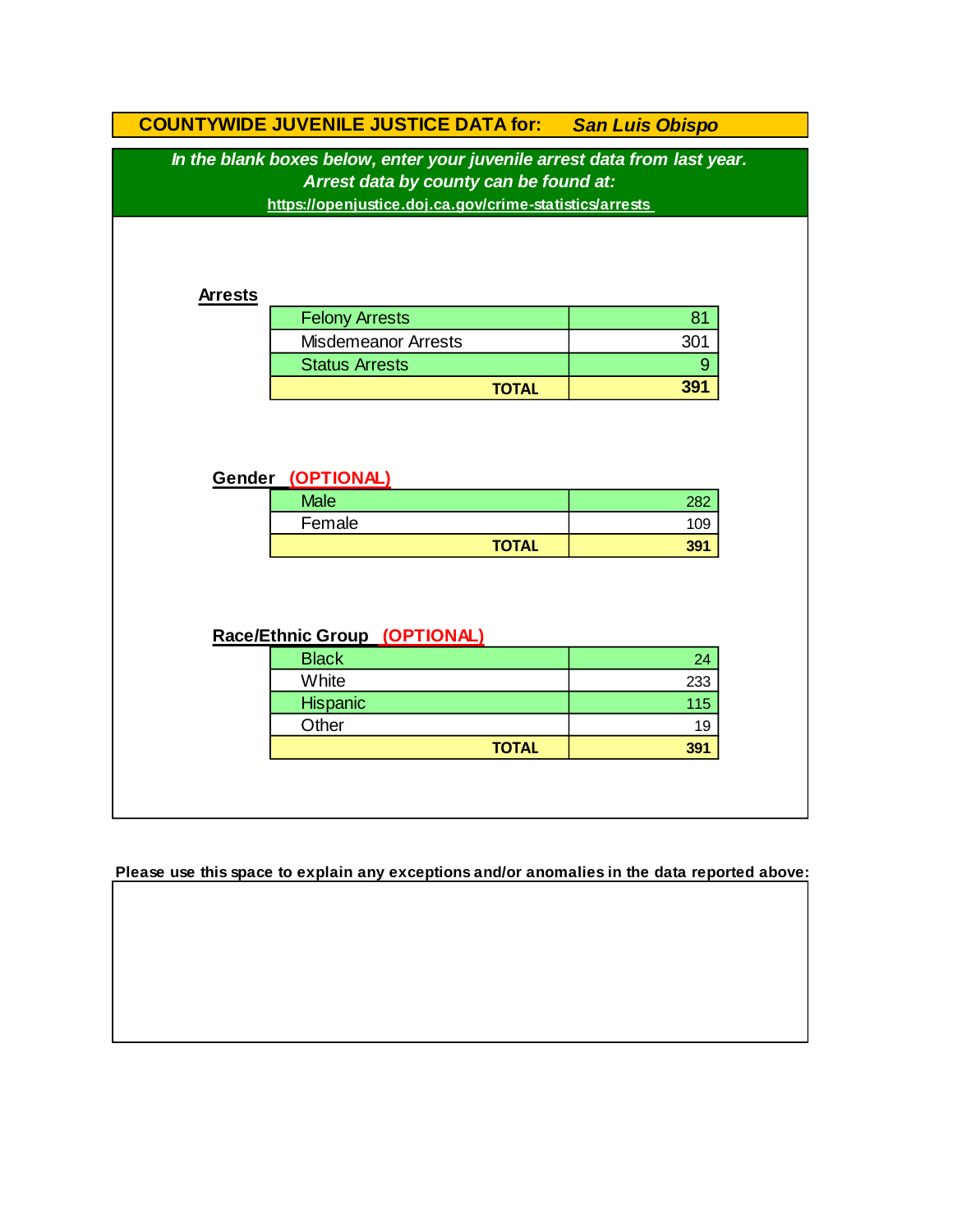# **ANALYSIS OF COUNTYWIDE TREND DATA for:** *San Luis Obispo*

## **Government Code Section 30061(b)(4)(C)(iv) & WIC Section 1961(c)(3)**

Provide <sup>a</sup> summary description or analysis, based on available information, of how the programs, placements, services, strategies or system enhancements funded by JJCPA-YOBG have, or may have, contributed to, or influenced, the juvenile justice data trends identified in this report.

The annual number of delinquency referrals submitted to the Probation Department by law enforcement agencies has experienced a slight increase over the last three years after a steady decline previously; however, in the same period, the number of referrals for probation violations and the number of juveniles placed on court-ordered supervision has continued to decrease. The continuing practice of the Probation Department to assess youth with a validated tool and divert low risk referrals to community based resources and/or informal probation supervision has likely contributed to these decreases. The recidivism rate for youth on court-ordered supervision also experienced a recent decline, from 23.9% in Fiscal Year (FY) 2015-16 to 21.2% in FY 2016-17. Low caseload sizes with more individualized engagement and case planning as well as the use of evidence informed interventions such as cognitive behavioral group treatment as well as intensive team based services such as "Wraparound", have also likely been contributing factors to this trend. Additional JJCPA-YOBG funded strategies such as Youth In Action, a gang intervention program for at risk youth not in the Juvenile Justice System, and Electronic Monitoring/GPS programming may also have contributed to less court-ordered supervision cases as well as less referrals for formal violations of probation respectively.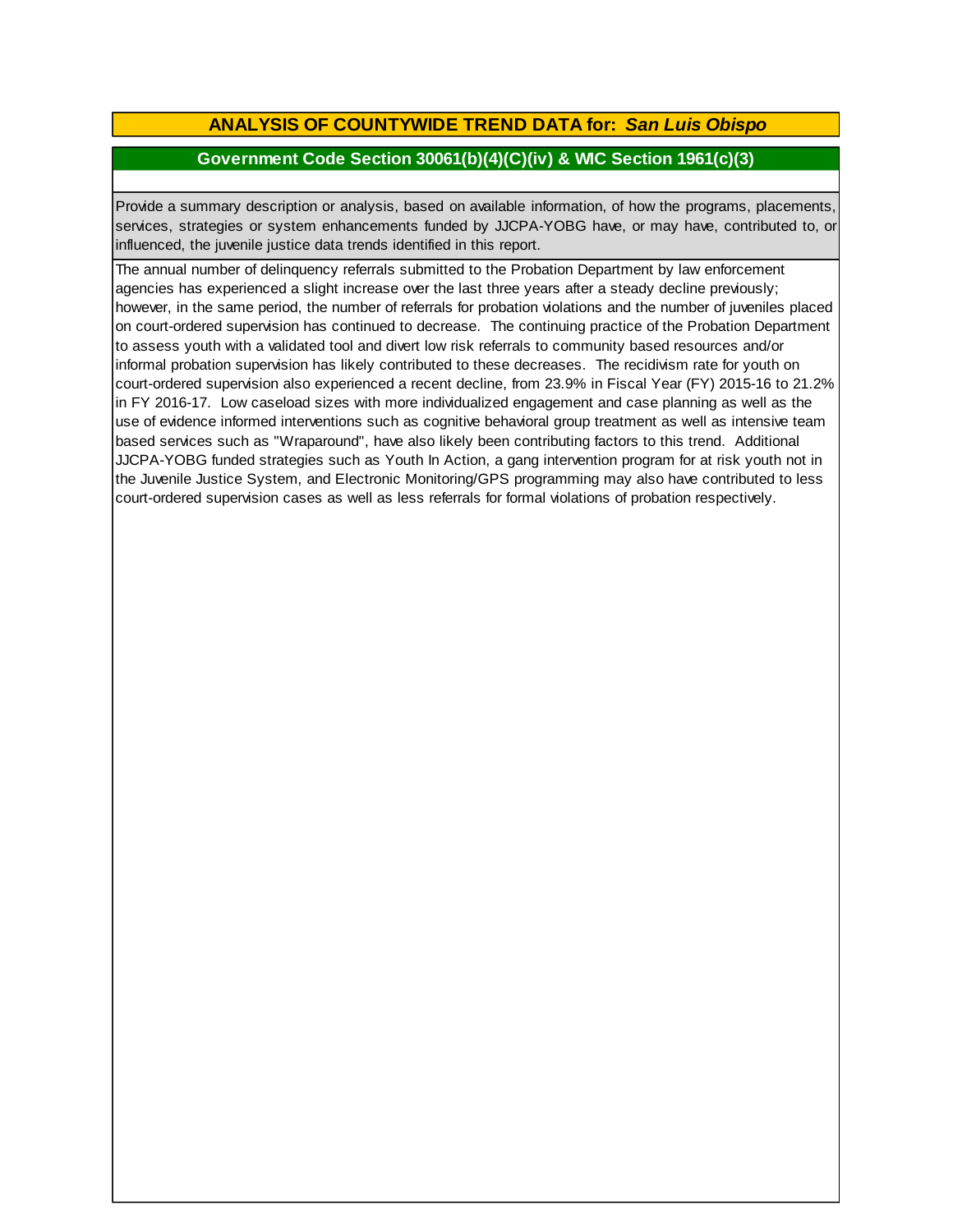Use the template(s) below to report the programs, placements, services, strategies, and/or system enhancements you funded in the preceding fiscal year. Use <sup>a</sup> separate template for each program, placement, service, strategy, or system enhancement that was supported with JJCPA and/or YOBG funds. If you need more templates than provided, copy and paste additional templates below the last Accounting of Expenditures template.

Start by indicating the name of the first program, placement, service, strategy, or system enhancement that was funded with JJCPA and/or YOBG funds last year. Next indicate the expenditure category using the drop down list provided in the Expenditure Category portion on each of the templates.

|                    | Code | <b>Expenditure Category</b>             | Code | <b>Expenditure Category</b>                   |
|--------------------|------|-----------------------------------------|------|-----------------------------------------------|
| <b>Placements</b>  | 1    | Juvenile Hall                           | 5    | <b>Private Residential Care</b>               |
|                    | 2    | Ranch                                   | 6    | Home on Probation                             |
|                    | 3    | Camp                                    | 7    | <b>Other Placement</b>                        |
|                    | 4    | Other Secure/Semi-Secure Rehab Facility |      |                                               |
|                    | Code | <b>Expenditure Category</b>             | Code | <b>Expenditure Category</b>                   |
| <b>Direct</b>      | 8    | Alcohol and Drug Treatment              | 26   | Life/Independent Living Skills                |
| <b>Services</b>    | 9    | <b>After School Services</b>            |      | Training/Education                            |
|                    | 10   | Aggression Replacement Therapy          | 27   | Individual Mental Health Counseling           |
|                    | 11   | Anger Management Counseling/Treatment   | 28   | Mental Health Screening                       |
|                    | 12   | Development of Case Plan                | 29   | Mentoring                                     |
|                    | 13   | <b>Community Service</b>                | 30   | Monetary Incentives                           |
|                    | 14   | Day or Evening Treatment Program        | 31   | Parenting Education                           |
|                    | 15   | Detention Assessment(s)                 | 32   | Pro-Social Skills Training                    |
|                    | 16   | <b>Electronic Monitoring</b>            | 33   | <b>Recreational Activities</b>                |
|                    | 17   | Family Counseling                       | 34   | Re-Entry or Aftercare Services                |
|                    | 18   | <b>Functional Family Therapy</b>        | 35   | Restitution                                   |
|                    | 19   | Gang Intervention                       | 36   | Restorative Justice                           |
|                    | 20   | Gender Specific Programming for Girls   | 37   | Risk and/or Needs Assessment                  |
|                    | 21   | Gender Specific Programming for Boys    | 38   | <b>Special Education Services</b>             |
|                    | 22   | <b>Group Counseling</b>                 | 39   | Substance Abuse Screening                     |
|                    | 23   | Intensive Probation Supervision         | 40   | <b>Transitional Living Services/Placement</b> |
|                    | 24   | Job Placement                           | 41   | Tutoring                                      |
|                    | 25   | Job Readiness Training                  | 42   | <b>Vocational Training</b>                    |
|                    |      |                                         | 43   | <b>Other Direct Service</b>                   |
|                    | Code | <b>Expenditure Category</b>             | Code | <b>Expenditure Category</b>                   |
| Capacity           | 44   | Staff Training/Professional Development | 48   | <b>Contract Services</b>                      |
| Building/          | 45   | <b>Staff Salaries/Benefits</b>          | 49   | <b>Other Procurements</b>                     |
| <b>Maintenance</b> | 46   | Capital Improvements                    | 50   | Other                                         |
| Activities         | 47   | Equipment                               |      |                                               |

### **List of Expenditure Categories and Associated Numerical Codes**

For each program, placement, service, strategy, or system enhancement, record actual expenditure details for the preceding fiscal year. Expenditures will be categorized as coming from one or more of three funding sources - JJCPA funds, YOBG funds, and other funding sources (local, federal, other state, private, etc.). Be sure to report all JJCPA and YOBG expenditures for the preceding fiscal year irrespective of the fiscal year during which the funds were allocated. Definitions of the budget line items are provided on the next page.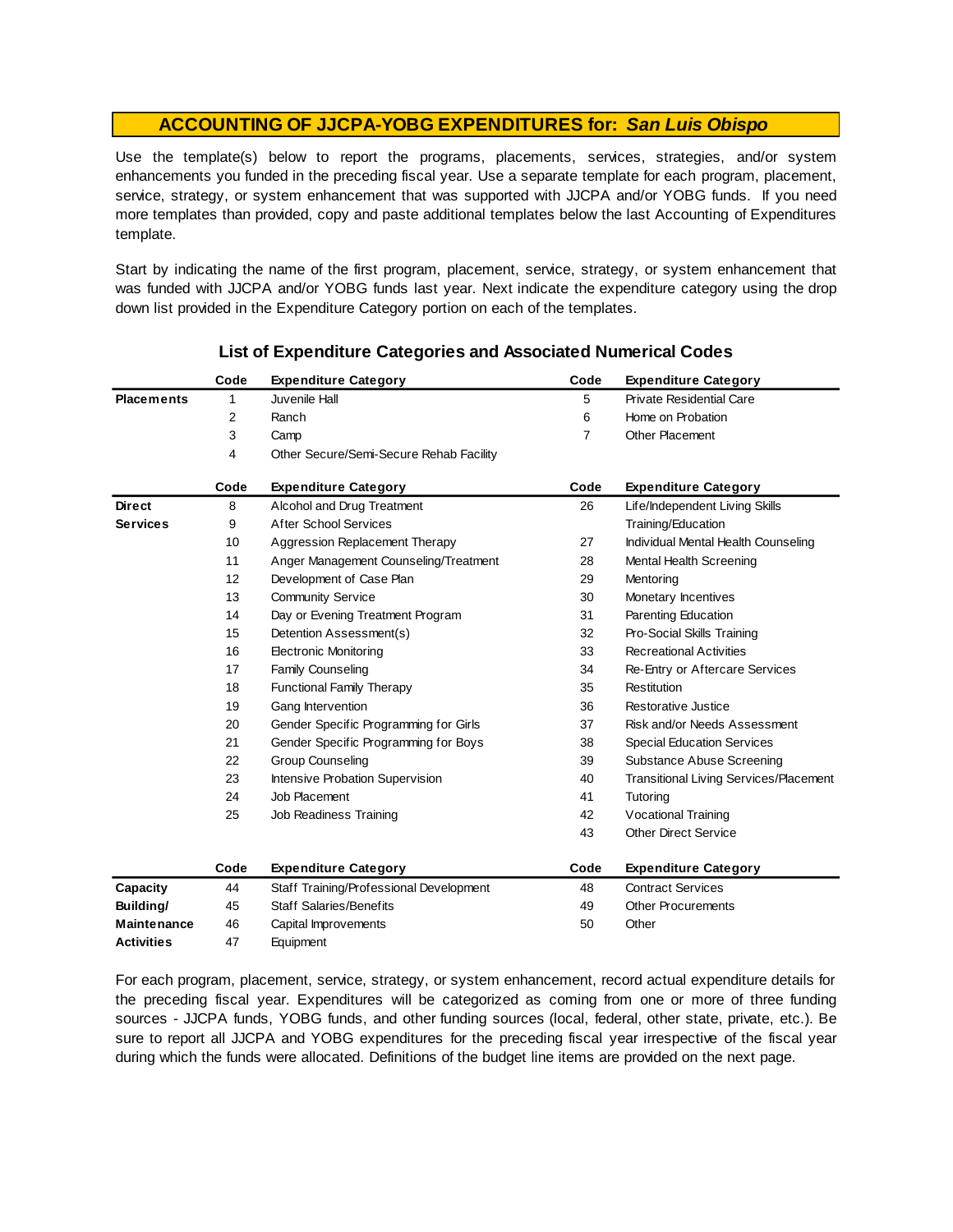**Salaries and Benefits** includes all expenditures related to paying the salaries and benefits of county probation (or other county department) employees who were directly involved in grant-related activities.

**Services and Supplies** includes expenditures for services and supplies necessary for the operation of the project (e.g., lease payments for vehicles and/or office space, office supplies) and/or services provided to participants and/or family members as part of the project's design (e.g., basic necessities such as food, clothing, transportation, and shelter/housing; and related costs).

**Professional Services** includes all services provided by individuals and agencies with whom the County contracts. The county is responsible for reimbursing every contracted individual/agency.

**Community-Based Organizations (CBO)** includes all expenditures for services received from CBO's. *NOTE* : *I f you use JJCPA and/or YOBG funds t o contract with <sup>a</sup> CBO, report that expenditure on this line item rather than on the Professional Services line item.*

**Fixed Assets/Equipment** includes items such as vehicles and equipment needed to implement and/or operate the program, placement, service, etc. (e.g., computer and other office equipment including furniture).

**Administrative Overhead** includes all costs associated with administration of the program, placement, service, strategy, and/or system enhancement being supported by JJCPA and/or YOBG funds.

Use the space below the budget detail to provide a narrative description for each program, placement, service, strategy, and/or system enhancement that was funded last year. *To do so, double click on the response box provided for this purpose.* 

Repeat this process as many times as needed to fully account for all programs, placements, services, strategies, and systems enhancements that were funded with JJCPA and/or YOBG during the last fiscal year. Keep in mind that this full report will be posted on the BSCC website in accordance with state law.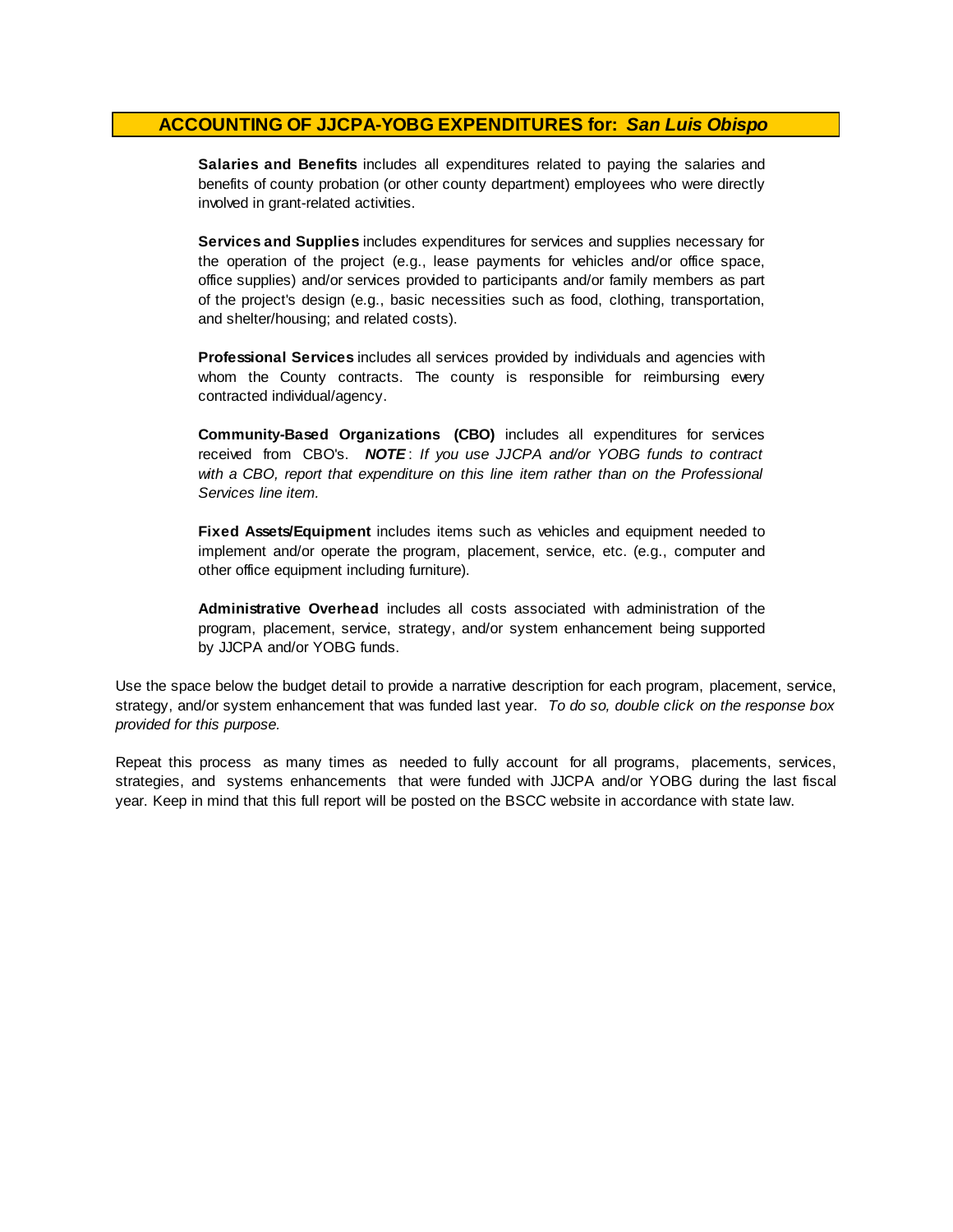| 1. Program, Placement, Service, Strategy, or System Enhancement         |                                    |                   |    |                   |   |                               |  |
|-------------------------------------------------------------------------|------------------------------------|-------------------|----|-------------------|---|-------------------------------|--|
| Name of program, placement, service,<br>strategy or system enhancement: | <b>JUVENILE PROBATION SERVICES</b> |                   |    |                   |   |                               |  |
| <b>Expenditure Category:</b>                                            |                                    | Home on Probation |    |                   |   |                               |  |
|                                                                         |                                    | JJCPA Funds       |    | <b>YOBG Funds</b> |   | All Other Funds<br>(Optional) |  |
| Salaries & Benefits:                                                    | \$                                 | 694,620           | \$ | 161,434           | S |                               |  |
| Services & Supplies:                                                    | \$                                 | 52,502            | \$ | 27,718            | S |                               |  |
| <b>Professional Services:</b>                                           | \$                                 | 25,100            | S  |                   |   |                               |  |
| Community Based Organizations:                                          | \$                                 |                   | S  |                   |   |                               |  |
| <b>Fixed Assets/Equipment:</b>                                          | \$                                 |                   | \$ |                   |   |                               |  |
| Administrative Overhead:                                                | \$                                 | 4,475             |    |                   |   |                               |  |
| Other Expenditures (List Below):                                        |                                    |                   |    |                   |   |                               |  |
|                                                                         |                                    |                   |    |                   |   |                               |  |
|                                                                         |                                    |                   |    |                   |   |                               |  |
|                                                                         |                                    |                   |    |                   |   |                               |  |
| TOTAL: l                                                                | S                                  | 776,697           | S  | 189,152           | S |                               |  |

with JJCPA and/or YOBG funds in the preceding fiscal year. For example, you might want to include information on the types of youth served, prevention services you provided, your accomplishments, any barriers encountered, and what specifically JJCPA and/or YOBG funds paid for. Provide a description of the program, placement, service, strategy or system enhancement that was funded

These funds are used to staff and support Juvenile Probation Services in San Luis Obispo County. Youth included in this service delivery run the continuum from those provided intervention activities through community diversion programming, to those involved in court activities through intake and investigation services, and those provided supervision services through a myriad of programming from less intensive nonward probation supervision to specialized caseloads addressing targeted issues or interventions. Intervention services include probation officers attending regionalized multi disciplinary meetings through a Services Affirming Family Empowerment (SAFE) Model where cases are referred to appropriate community based services in order to prevent involvement or escalation in the delinquency or dependency systems as well as an officer providing informal diversion supervision services pursuant to WIC 654. Court related services include probation officers reviewing new intakes to juvenile hall as well as out of custody referrals to juvenile probation to assess levels of appropriate intervention and service referrals and conducting thorough court ordered investigations where needed, including with the supplementation of individualized psychological evaluations peformed by licensed clinicians where needed. Supervision services run the gamut from a non-ward supervision caseload that provides case management to youth served under WIC 654.2 and 790 in order to prevent their escalation in the Juvenile Justice System to specialized intensive caseloads that serve wards of the court with intensive needs and/or significant risk to the community requiring a high level of case management and supervision activities. Intensive caseloads have a low officer to offender ratio, and are most often supplemented by intensive services such as Wraparound, Intensive Care Coordination, or In Home Behavioral Services. Electronic Monitoring, also provided through this funding, is utilized to increase supervision level and accountability as well to provide a graduated sanction for youth in lieu of formal detention in Juvenile Hall. Common tools and strategies across this continuum of services includes evidence based risk assessment, through use of the Youth Level of Service - Case Management Inventory (YLS-CMI) as well as individualized case planning and supervision standards unique to each youth and their risk/needs. Some of these funds are also used to deliver evidence based interventions by the Deputy Probation Officer or through an outside service provider which include programs such as Moral Reconation Training (MRT), Thinking for a Change and Courage to Change Journaling. Deputy Probation Officers facilitate Journaling on an individualized basis with offenders as well as MRT in a group setting.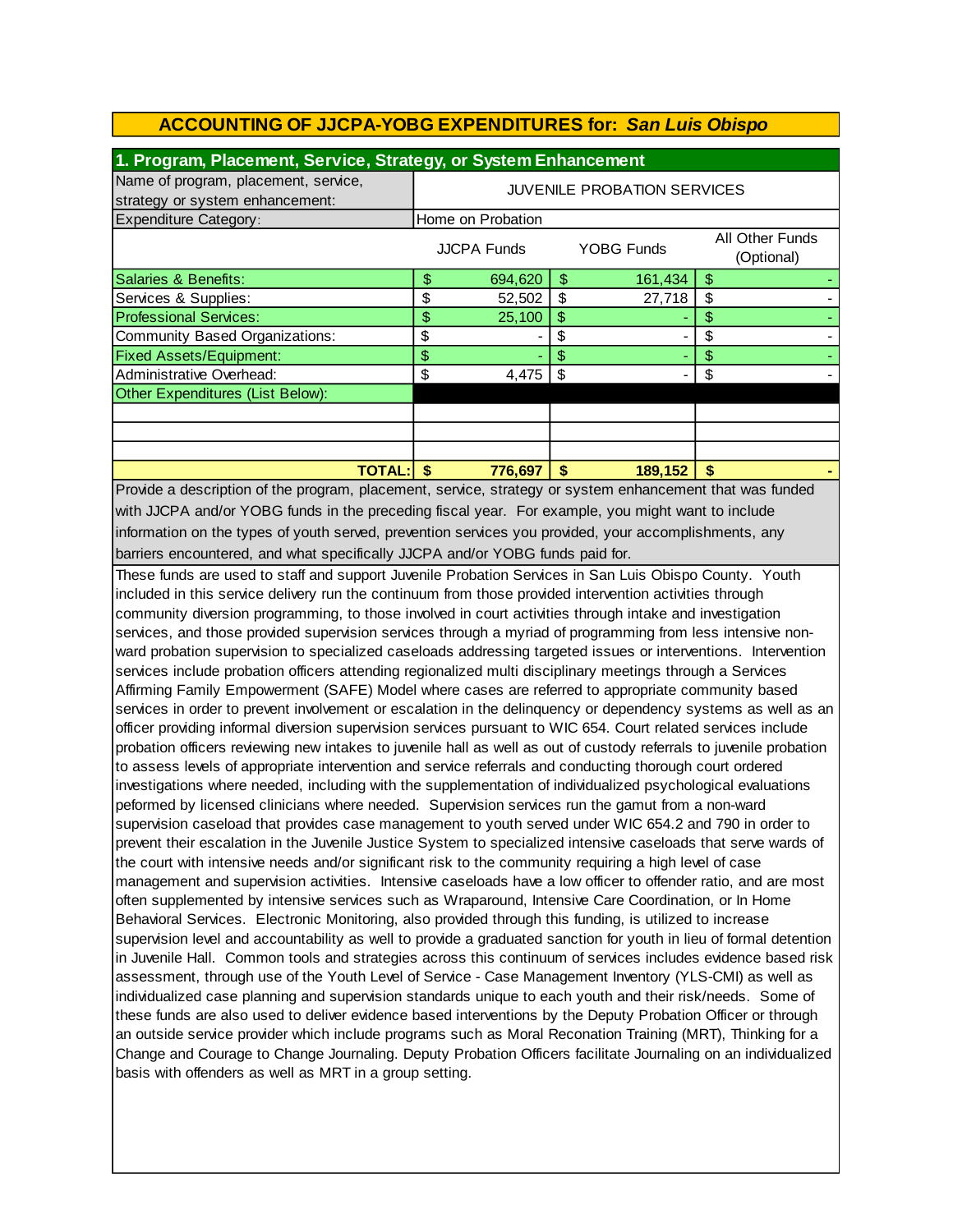| 2. Program, Placement, Service, Strategy, or System Enhancement         |                          |    |            |    |                               |  |  |
|-------------------------------------------------------------------------|--------------------------|----|------------|----|-------------------------------|--|--|
| Name of program, placement, service,<br>strategy or system enhancement: | <b>GANG INTERVENTION</b> |    |            |    |                               |  |  |
| <b>Expenditure Category:</b>                                            | Gang Intervention        |    |            |    |                               |  |  |
|                                                                         | <b>JJCPA Funds</b>       |    | YOBG Funds |    | All Other Funds<br>(Optional) |  |  |
| Salaries & Benefits:                                                    |                          | \$ | 252,553    | \$ |                               |  |  |
| Services & Supplies:                                                    |                          | \$ | 1,530      | \$ |                               |  |  |
| <b>Professional Services:</b>                                           | \$                       | \$ |            | \$ |                               |  |  |
| Community Based Organizations:                                          | \$                       | S  |            | \$ |                               |  |  |
| <b>Fixed Assets/Equipment:</b>                                          | \$                       | \$ |            | \$ |                               |  |  |
| Administrative Overhead:                                                |                          | \$ |            | \$ |                               |  |  |
| Other Expenditures (List Below):                                        |                          |    |            |    |                               |  |  |
|                                                                         |                          |    |            |    |                               |  |  |
|                                                                         |                          |    |            |    |                               |  |  |
|                                                                         |                          |    |            |    |                               |  |  |
| <b>TOTAL:</b>                                                           |                          | S  | 254,083    | S  |                               |  |  |

Provide a description of the program, placement, service, strategy or system enhancement that was funded with JJCPA and/or YOBG funds in the preceding fiscal year. For example, you might want to include barriers encountered, and what specifically JJCPA and/or YOBG funds paid for. information on the types of youth served, prevention services you provided, your accomplishments, any

These funds are used to staff the Youth In Action (YIA) Program with two Deputy Probation Officers and supplies for the program. The program focuses on youth between the age of 10-14 years old who are at-risk for membership or association with a criminal street gang. The program provides youth with an intensive 18 week school-based intervention and education curriculum exploring the dynamics behind gang membership and affiliation, challenging the myths behind gang culture, and teaching youth viable alternatives to the gang lifestyle. Participants learn cognitive behavioral strategies to reduce violence through effective communication, conflict resolution, refusal and critical thinking skills.